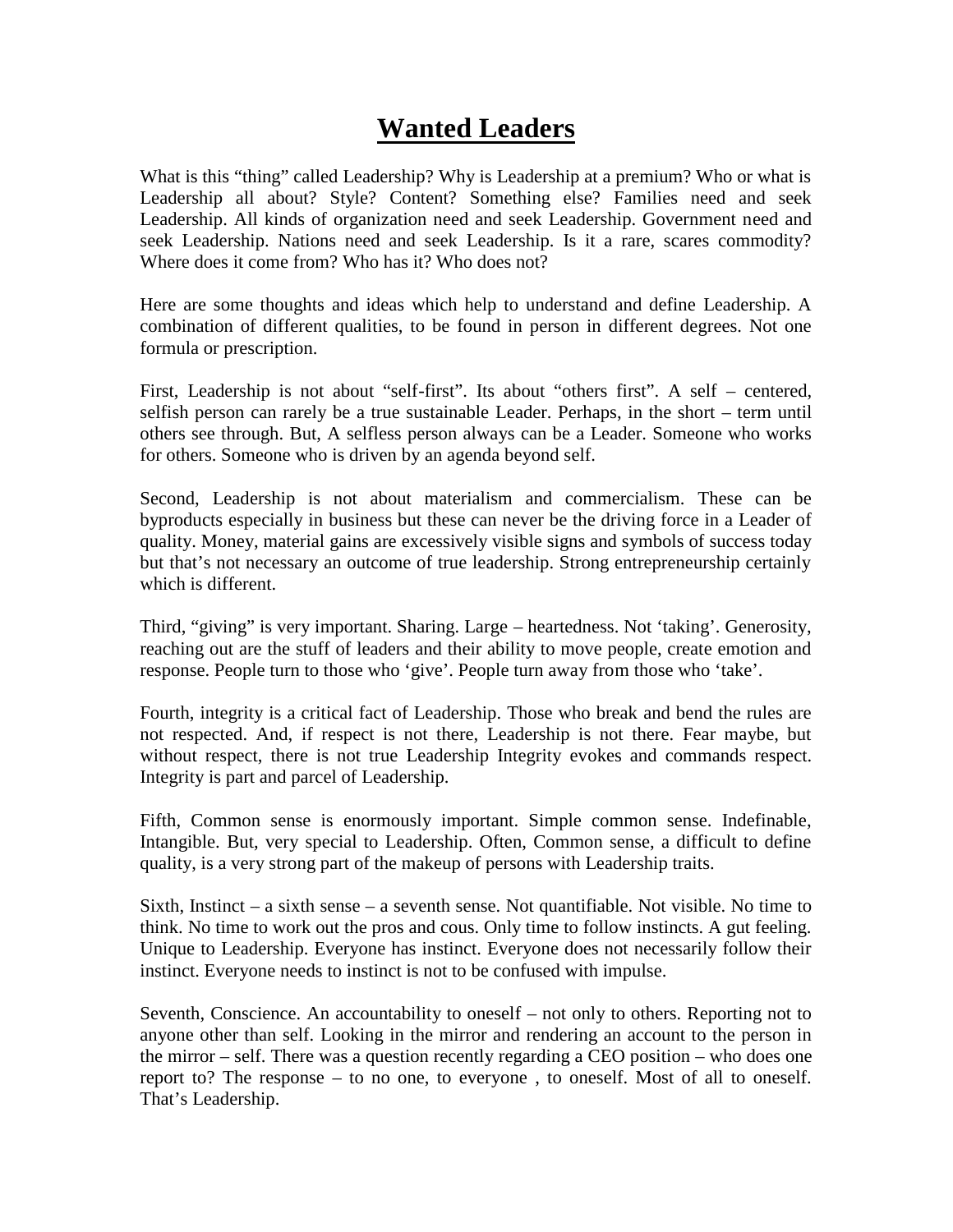Eighth, 'people' skills. To be good with people. Specially subordinates. Its easy to be "good" with persons and superiors and people external. But, how does one deal with those with less or no power? How does one conduct oneself without drawing on position and authority? The ability to connect to people's hearts and minds irrespective of hierarchy and 'level'. That's Leadership.

Ninth, to be able to communicate. To be able to express clearly and simply – ideas, thoughts, whatever. Without jargon. Without complexity. Easy to understand. Easy to relate to. Leadership, today, calls for being able to communicate and to be reasonably articulate (not necessarily eloquent).

Tenth, to listen (to others). So that communication is 2- way, not  $1 - way$ . The ability to listen is very special because a person is always moved and motivated by a good listener. Rapport is automatic. This is a quality very special to Leadership. To give the other person a good, patient hearing. It makes a huge difference.

Eleventh, to be entrepreneurial. TO be able to take Risk. To take calculated chances. Not just to play safe. This is not about being rash but about thinking through and taking next steps which are important to growth, to development, to moving ahead. That is Leadership.

Twelfth, to have courage. Not to be afraid. To be unafraid. To be secure. And, therefore, to pass this on to others to have courage, to be secure. The ability to do things which are not easy. Which are challenging. Which are beyond the ordinary. That is Leadership.

Thirteen, to be reasonably intelligent. Too much is not needed. Too little can be a problem. Most people have it. Its nothing rare. But, it essential to leaderships, because it enables understanding. It enables rational thinking.

Fourteenth, to be strategic. To have a broad sense of direction, the path ahead. To have some sense of vision. To have foresight and also be able look at issues in a comprehensive way as to what s possible, what is not. Leadership is special in this respect.

Fifteenth, to understand others and to be sensitive not just to oneself – which is easy and natural – but to others needs, pain, issues, concerns. This is a special quality of Leadership. Everyone is sensitive to one's own concerns, pains, hurts. To be aware of the pain of others is what Leadership is about.

Sixteenth, to be "national" and, even, "international" in one's thinking, ideas, awareness. In this time of increasing globalization, Leadership needs to understand the country and the world , the trends, the underlying indicators of movements and to assess their significance. This is specially important for Leadership of organizations which are national and or global in character.